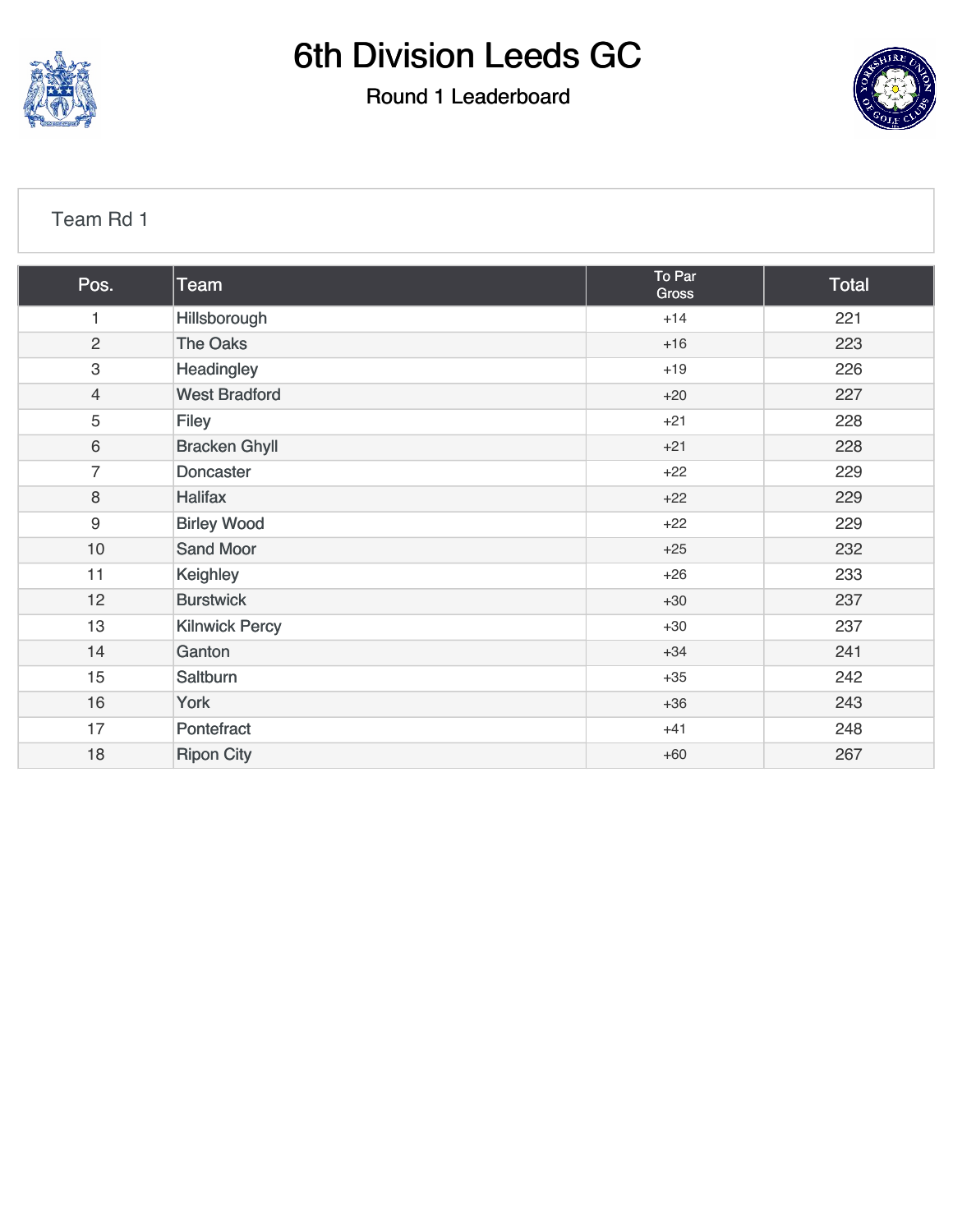

Round 1 Leaderboard



#### [Indiv gross](https://cdn2.golfgenius.com/v2tournaments/7027029487556524849?called_from=&round_index=1)

| Pos.             | Player                                          | To Par<br><b>Gross</b> | <b>Total</b><br><b>Gross</b> |
|------------------|-------------------------------------------------|------------------------|------------------------------|
| $\mathbf{1}$     | <b>Harry Lee</b><br>The Oaks                    | $-2$                   | 67                           |
| $\overline{c}$   | <b>Fraser Kelley</b><br>Filey                   | $+1$                   | 70                           |
| 3                | <b>Steven Sweeney</b><br>Halifax                | $+1$                   | 70                           |
| $\overline{4}$   | <b>Dale Brook</b><br><b>West Bradford</b>       | $+2$                   | 71                           |
| 5                | Jamie Gregory<br>Ganton                         | $+2$                   | 71                           |
| $\,6\,$          | Kyle Johnson-Rolfe<br>Doncaster                 | $+2$                   | 71                           |
| $\overline{7}$   | <b>Ryan Estabrooks</b><br><b>Kilnwick Percy</b> | $+3$                   | 72                           |
| $\,8\,$          | <b>Elliott Dawson</b><br>Sand Moor              | $+3$                   | 72                           |
| $\boldsymbol{9}$ | <b>Neil Bromley</b><br>Hillsborough             | $+3$                   | 72                           |
| 10               | <b>Ben Rhodes</b><br>Headingley                 | $+3$                   | 72                           |
| 11               | <b>Oliver Wade</b><br>Sand Moor                 | $+4$                   | 73                           |
| 12               | <b>Shaun Tarplett</b><br>Hillsborough           | $+4$                   | 73                           |
| 13               | Jamie Cunningham<br>Keighley                    | $+4$                   | 73                           |
| 14               | <b>Henry Croft</b><br><b>Bracken Ghyll</b>      | $+5$                   | 74                           |
| 15               | Harry Emmingham<br><b>Birley Wood</b>           | $+5$                   | 74                           |
| 16               | <b>Lewis Harrison</b><br><b>Birley Wood</b>     | $+5$                   | 74                           |
| 17               | <b>Jack Lampkin</b><br><b>Bracken Ghyll</b>     | $+6$                   | 75                           |
| 18               | <b>Mark Beever</b><br>Keighley                  | $+6$                   | 75                           |
| 19               | <b>James Pearson</b><br>Saltburn                | $+6$                   | 75                           |
| 20               | <b>Bradley Schmulian</b><br>Headingley          | $+6$                   | 75                           |
| 21               | <b>Mark Birkett</b><br>Halifax                  | $+6$                   | 75                           |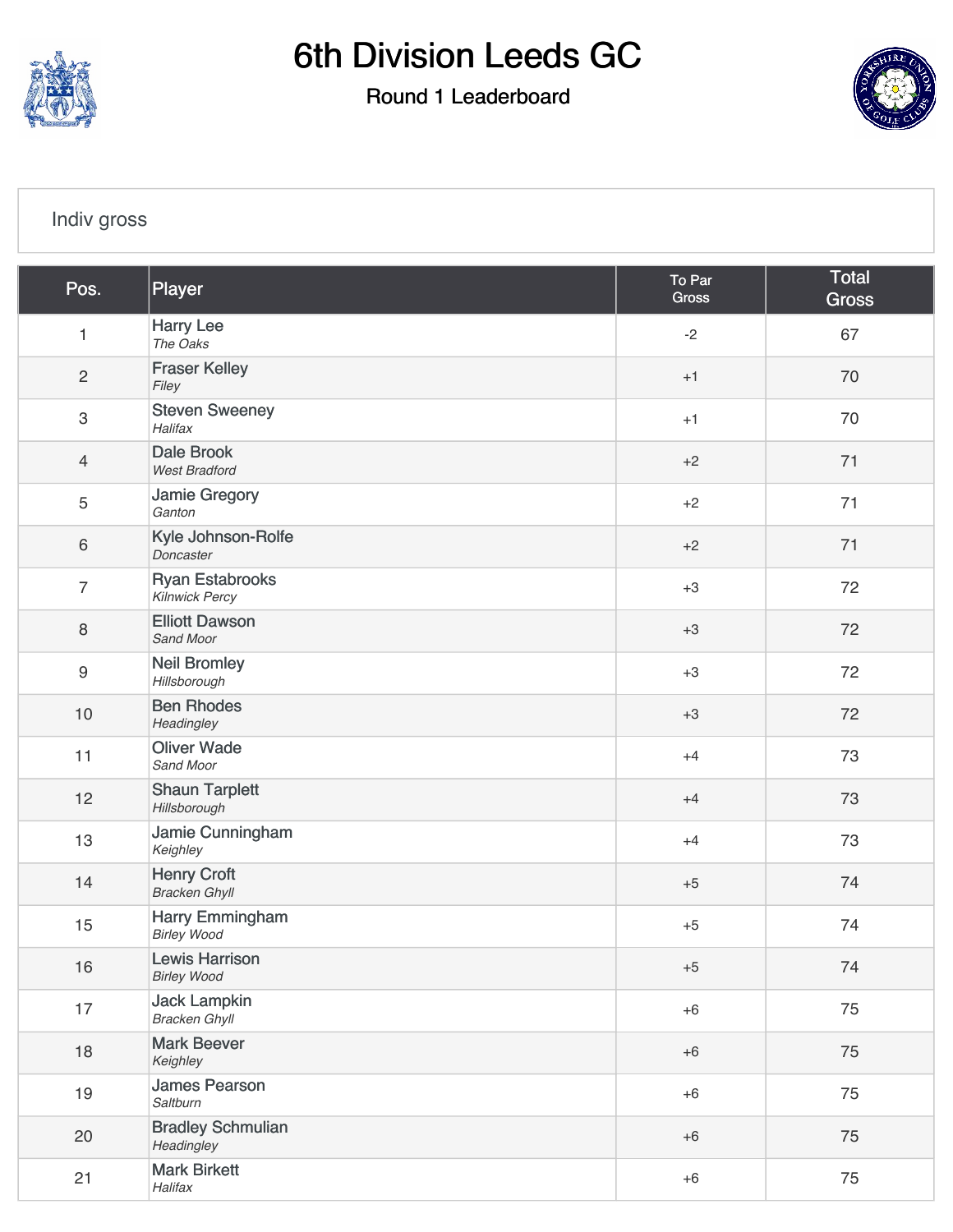

### Round 1 Leaderboard



| 22 | Jon Berrisford<br>Hillsborough                 | $+7$  | 76 |
|----|------------------------------------------------|-------|----|
| 23 | Jonathan Pickard<br>Filey                      | $+8$  | 77 |
| 24 | <b>Matthew Hull</b><br>York                    | $+9$  | 78 |
| 25 | <b>Patrick Gavin</b><br><b>West Bradford</b>   | $+9$  | 78 |
| 26 | <b>Thomas Pyman</b><br>The Oaks                | $+9$  | 78 |
| 27 | Lee Webster<br><b>Burstwick</b>                | $+9$  | 78 |
| 28 | <b>Patrick Dempsey</b><br><b>West Bradford</b> | $+9$  | 78 |
| 29 | <b>Gary Moore</b><br>The Oaks                  | $+9$  | 78 |
| 30 | <b>George Austerberry</b><br>Doncaster         | $+10$ | 79 |
| 31 | Tom Day<br>Headingley                          | $+10$ | 79 |
| 32 | <b>Chris Young</b><br><b>Burstwick</b>         | $+10$ | 79 |
| 33 | <b>Daniel Mould</b><br>Doncaster               | $+10$ | 79 |
| 34 | <b>Ryan Green</b><br>Pontefract                | $+10$ | 79 |
| 35 | Jonathon Reynolds<br><b>Bracken Ghyll</b>      | $+10$ | 79 |
| 36 | <b>Adam Mierzwinski</b><br>York                | $+10$ | 79 |
| 37 | <b>Jamie Gill</b><br><b>Burstwick</b>          | $+11$ | 80 |
| 38 | <b>Thomas Broadley</b><br><b>Birley Wood</b>   | $+12$ | 81 |
| 39 | <b>Leigh Franks</b><br>Filey                   | $+12$ | 81 |
| 40 | <b>Daniel White</b><br>Saltburn                | $+13$ | 82 |
| 41 | Pete Williamson<br>Kilnwick Percy              | $+13$ | 82 |
| 42 | <b>Matthew Beedle</b><br>Pontefract            | $+13$ | 82 |
| 43 | <b>Stephen Pybus</b><br>Ganton                 | $+14$ | 83 |
| 44 | <b>Matthew Fairey</b><br>Kilnwick Percy        | $+14$ | 83 |
| 45 | Ian Head<br>Halifax                            | $+15$ | 84 |